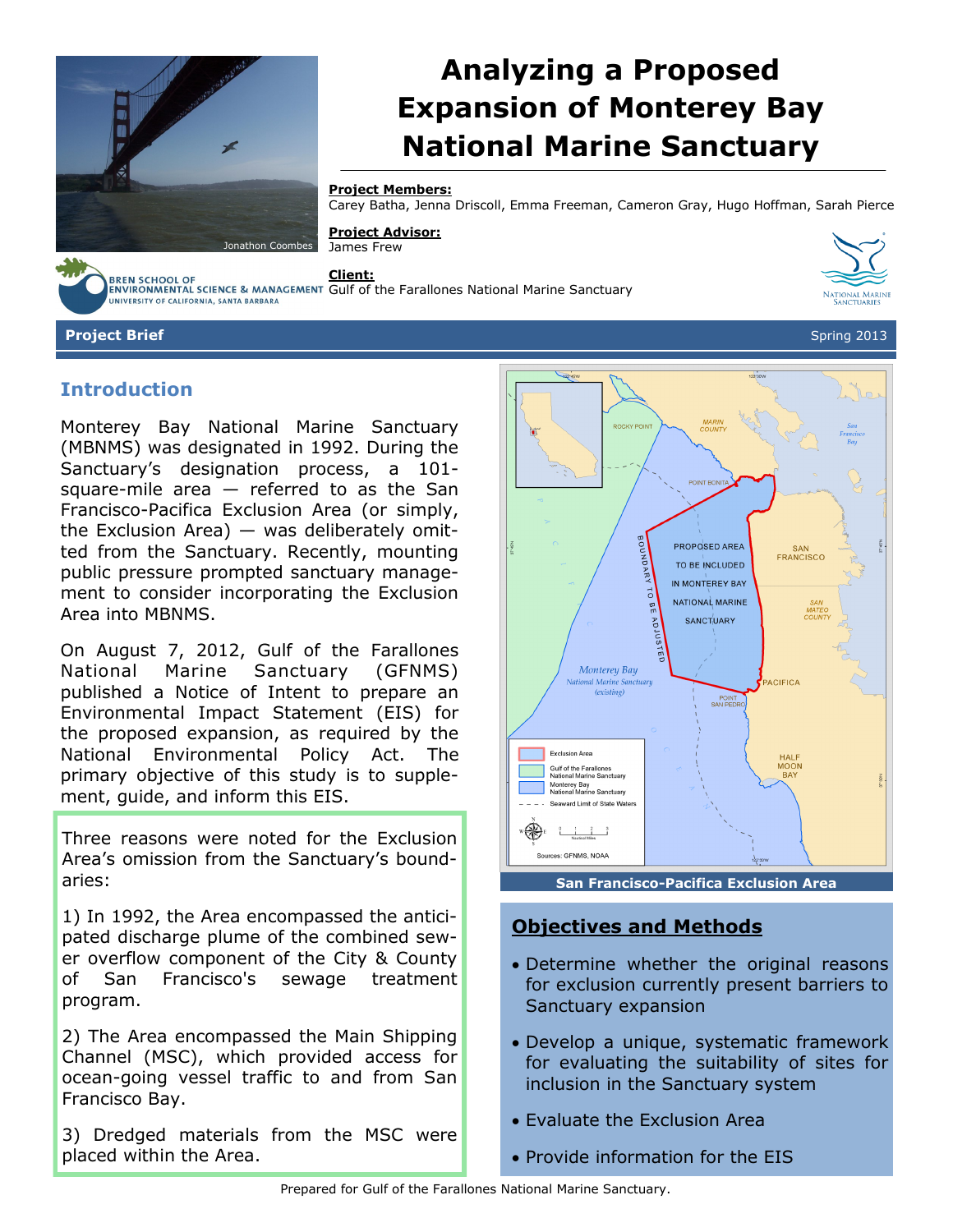- 1) Do the three factors that resulted in the San Francisco-Pacifica Exclusion Area's omission from Monterey Bay National Marine Sanctuary currently present barriers to the proposed Sanctuary expansion?
- 2) Does the San Francisco-Pacifica Exclusion Area fulfill the sanctuary designation criteria in the National Marine Sanctuaries Act?

#### **Methodology**

We address our first research question by investigating the history and current state of dredging activities (including dredging and the placement of dredged materials), wastewater discharge, and vessel traffic in the Exclusion Area.

To address our second research question, we determine whether the Exclusion Area meets the sanctuary designation standards outlined in the National Marine Sanctuary Act (NMSA).

**According to the NMSA**, a candidate sanctuary site may only be designated if it has "special national significance due to its conservation, recreational, ecological, historical, scientific, cultural, archaeological, educational, *or* esthetic qualities; the communities of living marine resources it harbors; *or* its resource *or* human-use values" *and* if "existing State and Federal authorities are inadequate or should be supplemented to ensure coordinated and comprehensive conservation and management of the area" *and* if "the area is of a size and nature that will permit comprehensive and coordinated conservation and management."

However, the Act does not contain specific guidance on what particular qualities or characteristics have "special national significance." We address this challenge with a three-step approach. First, we describe the characteristics of the Exclusion Area that fall into each criteria listed in the NMSA. We focus on those subjects most commonly addressed in sanctuary designation documents as well as subjects that are specifically relevant to the Exclusion Area itself.

Second, we determine whether the Exclusion Area's characteristics can be considered of special national significance under the NMSA. We review the characteristics of the thirteen existing National Marine Sanctuaries to identify specific qualitative and quantitative criteria that have emerged as standards for sanctuary status over time. The criteria identified through this approach operationalize the concept of special national significance set forth by the NMSA. We refer to these criteria as "emergent sanctuary designation criteria." Third, we compare our characterization of the Exclusion Area to these emergent criteria to determine whether the Area's qualities can be considered of special national significance, and thus whether the Area meets the requirements of the NMSA.



**Vessel traffic through the Golden Gate**

#### **"Emergent Criteria"**

Our Emergent Criteria, developed by investigating the thirteen previous National Marine Sanctuary designation documents, operationalizes "special national significance," providing a structure to systematically judge the suitability of a site for Sanctuary status.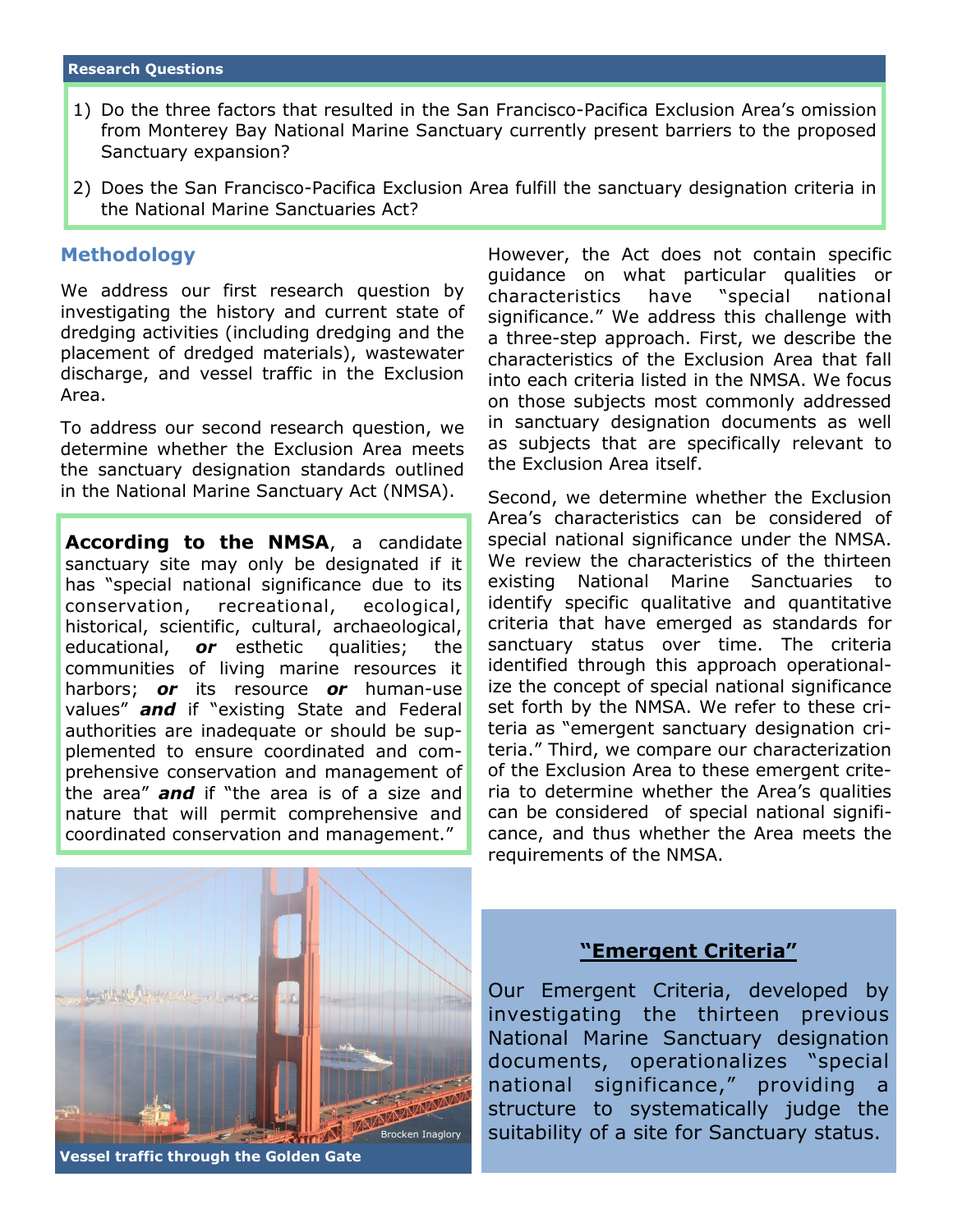## **Research Question 1 Results: The original reasons for omission are NOT current barriers to expansion.**

- Dredging and the placement of dredged materials should not be considered a barrier to the proposed sanctuary expansion because current operations are designed to minimize environmental impact, and similar operations occur in existing National Marine Sanctuaries.
- Discharges from the City & County of San Francisco's combined sewer system have not been found to cause significant impacts to the Exclusion Area. Additionally, the number of times that state water quality standards were not met has declined significantly since MBNMS designation, coinciding with infrastructure updates.
- Vessel traffic in the Exclusion Area is comparable to the level of traffic in existing sanctuaries.

| <b>Research Question 2 Results:</b><br><b>YES, the Exclusion Area is of "special national significance."</b> |                                                                                                                                                                                                                                                                                                                                                                                                             |
|--------------------------------------------------------------------------------------------------------------|-------------------------------------------------------------------------------------------------------------------------------------------------------------------------------------------------------------------------------------------------------------------------------------------------------------------------------------------------------------------------------------------------------------|
| Quality                                                                                                      | <b>Emergent Criteria</b>                                                                                                                                                                                                                                                                                                                                                                                    |
| <b>Ecological</b><br><b>Significance</b>                                                                     | $\checkmark$ Seasonal upwelling and high productivity<br>$\checkmark$ Habitat and feeding grounds for a significant number of marine mammals and seabirds (some threatened or endangered)<br>$\checkmark$ High abundance of fish<br>X Confluence of major biogeographic regions, or unique topographic feature<br>X Unusually high habitat diversity<br>X Exceptionally high diversity of benthic organisms |
| <b>Educational</b><br><b>Significance</b>                                                                    | $\checkmark$ Educational facilities currently have programs in the area                                                                                                                                                                                                                                                                                                                                     |
| <b>Scientific Significance</b>                                                                               | $\checkmark$ Current research projects conducted in the area<br>$\checkmark$ Major research facilities nearby<br>$\checkmark$ High research potential<br>X No major research facilities in the area                                                                                                                                                                                                         |
| <b>Human Use</b><br><b>Significance</b>                                                                      | X Fishing in the area contributes a small amount to regional catch                                                                                                                                                                                                                                                                                                                                          |
| <b>Recreational</b><br><b>Significance</b>                                                                   | $\checkmark$ More than nine recreational uses<br>$\checkmark$ More than two pre-existing recreation areas<br>$\checkmark$ Recreational fishing exists<br>← Human activity intensity increasing<br>← Accessible to an urban population                                                                                                                                                                       |
| Historical, Cultural,<br>and Archaeological<br><b>Significance</b>                                           | $\checkmark$ Contains historical resources                                                                                                                                                                                                                                                                                                                                                                  |
| <b>Adequacy of Existing</b><br><b>Management</b>                                                             | $\checkmark$ Many agencies dedicated to individual characteristics, but overall comprehensive management is inadequate and requires coordination<br>$\checkmark$ Two existing government recognitions of the value of the area                                                                                                                                                                              |
| Area's Size and<br><b>Nature Requirement</b>                                                                 | $\checkmark$ Smaller than other sanctuaries and other expansions<br>$\checkmark$ Adjacent to three existing sanctuaries<br>√ Would remove gap in management                                                                                                                                                                                                                                                 |